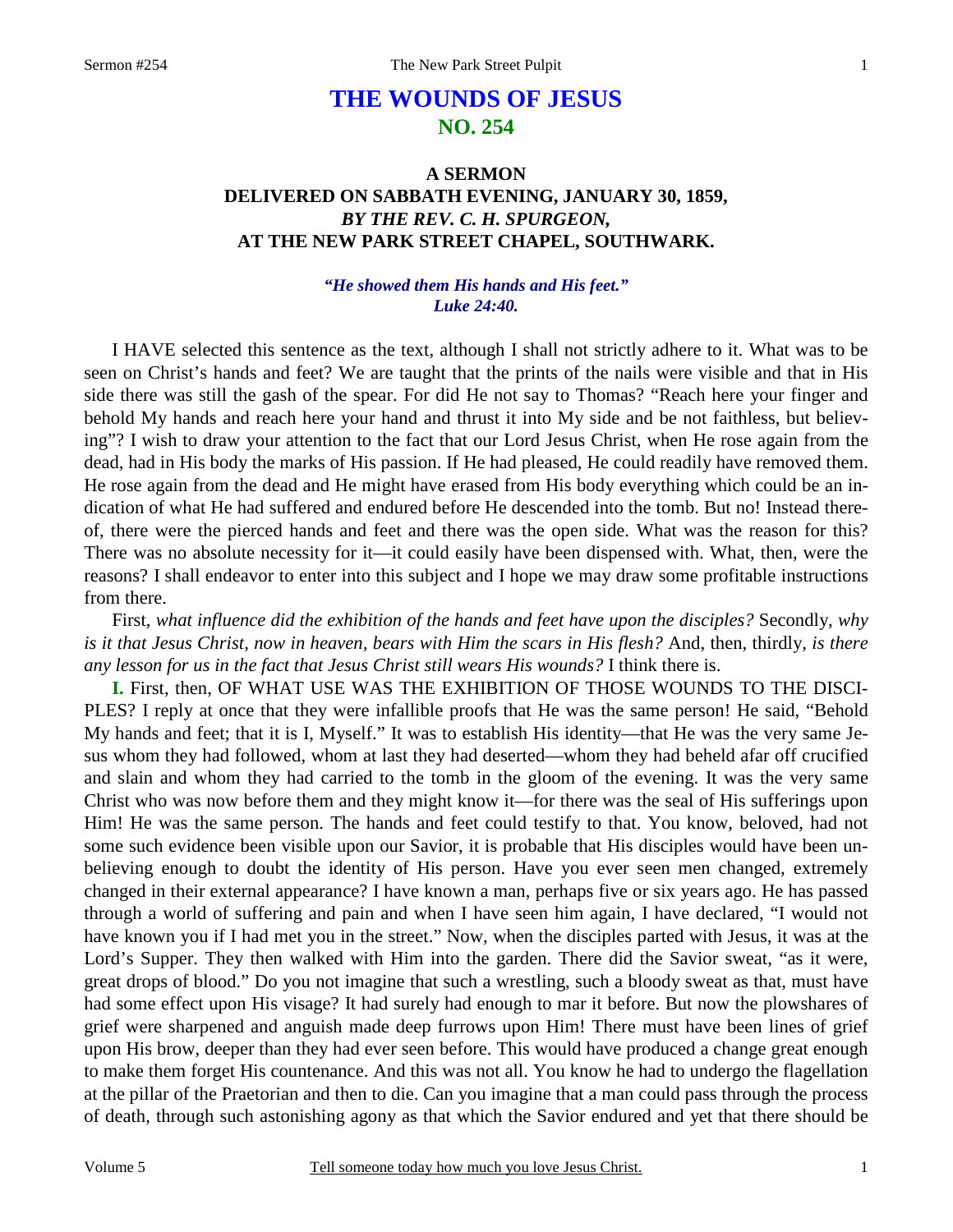no change in his visible appearance? I can conceive that in passing through such a furnace as this, the very lineaments of Christ's face would seem to have been melted and would have need to be restruck before the disciples could discern that He was the same person!

Besides that, when Jesus rose, He rose, you know, as He now sits in heaven. His body was flesh and bone, but, nevertheless, it had miraculous powers. It was capable of entering into a room without the ordinary modes of access. We find our Savior standing in the midst of His disciples, the doors being shut! I believe that Jesus had a body such as we are to have in the next world. Jesus Christ was not a phantom or spectra—His body was not a spirit. It was a real body! And so in heaven imagine not that we are to be spirits. We are to be spirits until the great resurrection day, but then our spirit is afterwards to receive a spiritual body! It is to be clothed upon. It is not forever to be a naked, bodiless spirit. That body will be to all intents and purposes the same body which shall be laid in the tomb. *It* is sown in dishonor and the same *it* is raised in glory—it is sown in weakness and the same it is raised in power! Mark, Jesus was still flesh! All flesh is not the same flesh—all bodies have not the same qualities. So our Savior's flesh was flesh that could not suffer—flesh that had extraordinary powers about it—flesh, however, that could eat, although it was under no necessity to do so. And such may be the body, the *glorified* body, which shall be given to *us* when we shall rise at the first resurrection and shall be made like unto our head. But, now, think! If Christ had to undergo in His countenance those matchless transformations, that must have been, first of all, connected with His bloody sweat, then with His agony and after that, with the transforming, or, if I may use such a word, the transmutation of His body into a spiritual body, can you not conceive that His likeness would be changed—that the disciples would scarcely know Him if there had not been some deeply engraved marks whereby they would be able to recognize Him? The disciples looked upon the very face, but even then they doubted. There was majesty about Him which most of them had not seen. Peter, James and John had seen Him transfigured, when His garments were whiter than any fuller could make them. But the rest of the disciples had only seen Him as a man of sorrows. They had not seen Him as the glorious Lord and, therefore, they would be apt to doubt whether He was the same. But those nail prints; that pierced side—these were marks which they could not dispute which unbelief, itself, could not doubt! And they all were convinced and confessed that He was the Lord—even faithless Thomas was constrained to cry, " My Lord and my God!"

**II.** Let us turn to the second question—WHY SHOULD CHRIST WEAR THESE WOUNDS IN HEAVEN, AND OF WHAT USE ARE THEY? Let me give you some thoughts upon the matter.

I can conceive, first, that the wounds of Christ in heaven will be a theme of eternal wonder to the angels. An old writer represents the angels as saying, "Oh, Lord of glory, what are these wounds on Your hands? They had seen Him depart from heaven, and they had gone with Him as far as they might go, singing, 'Glory to God in the highest, peace on earth.'" Some of them had watched Him through His pilgrimage, for "He was seen of angels." But when He returned, I doubt not that they crowded around Him, bowed before Him in adoration and then put the holy question, "What are these wounds on Your hands?" At any rate, they were enabled to behold for themselves in heaven the man who suffered and they could see the wounds which were produced in His body by His sufferings. And I can readily imagine that this would cause them to lift their songs higher; would prolong their shouts of triumph and would cause them to adore Him with a rapture of wonderment such as they had never felt before! And I doubt not that every time they look upon His hands and behold the crucified man exalted by His Father's side, they are afresh wrapped in wonder and again they strike their harps with more joyous fingers at the thought of what He must have suffered who thus bears the scars of His hard-fought battles!

Again—Christ wears these scars in His body in heaven as His ornaments. The wounds of Christ are His glories—they are His jewels and His precious things. To the eye of the believer Christ is never so glorious, never so passing fair as when we can say of Him, "My Beloved is white and ruddy"—white with innocence and ruddy with His own blood! He never seems as beautiful as when we can see Him as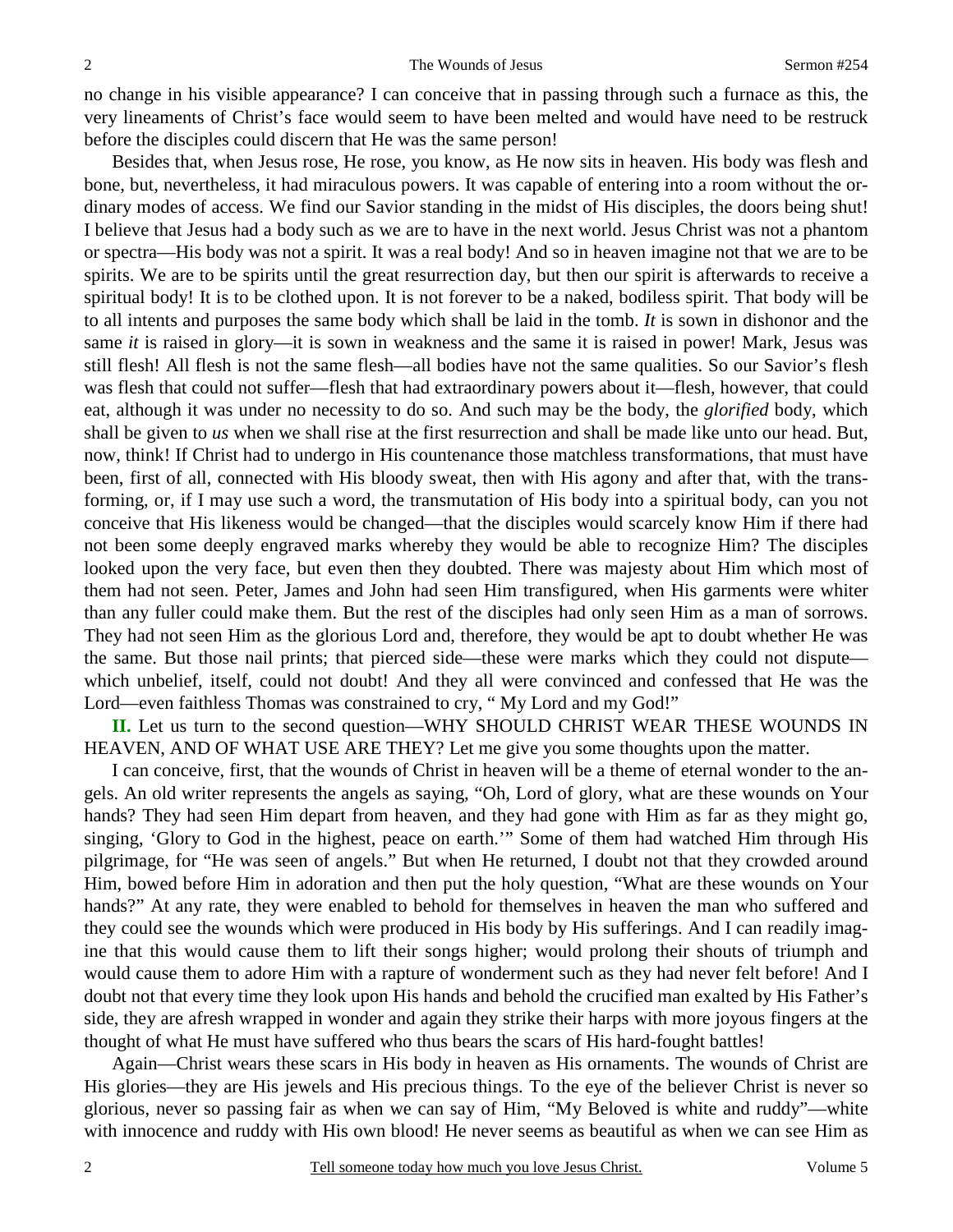#### Sermon #254 The Wounds of Jesus

3

the rose and the lily. As the lily, matchless purity and as the rose, crimsoned with His own gore. We may talk of Christ in His beauty, in many places raising the dead and stilling the tempest, but oh, there never was such a matchless Christ as He who did hang upon the cross! There I behold all His beauties, all His attributes developed, all His love drawn out, all His character expressed in letters so legible that even my poor stammering heart can read those lines and speak them out again—as I see them written in crimson upon the bloody tree. Beloved, these are to Jesus what they are to us. They are His ornaments, His royal jewels, and His fair array. He does not care for the splendor and pomp of kings. The crown of thorns is His diadem—a diadem such as no monarch ever wore! It is true that He bears not now the reed scepter, but there is a glory in it that there never flashed from a scepter of gold! It is true He is not now buffeted and spit upon—His face is not now marred more than that of any other man by grief and sorrow, for He is glorified and full of blessedness! But He never seems as lovely as when we see Him buffeted of men for our sakes, enduring all manner of grief, bearing our iniquities and carrying our sorrows! Jesus Christ finds such beauties in His wounds that He will not renounce them—He will wear the court dress in which He wooed our souls and He will wear the royal purple of His atonement throughout eternity!

Nor are these the only ornaments of Christ—they are His trophies—the trophies of His love! Have you never seen a soldier with a gash across his forehead or on his cheek? Why every soldier will tell you the wound in battle is no disfigurement—it is his honor! "If" says he, "I received a wound when I was retreating—a wound in the back—that were to my disgrace. If I have received a wound in a victory, then it is an honorable thing to be wounded." Now Jesus Christ has scars of honor in His flesh and glory in His eyes! He has other trophies—He has divided the spoil with the strong—He has taken the captive away from his tyrant master. He has redeemed for Himself a host that no man can number, who are all the trophies of His victories—but these *scars*—these are the memorials of the fight and these the trophies, too.

Do you not know it was from the side of Jesus that Death sucked its death? Jesus did hang upon the cross and Death thought to get the victory. Yes, but in its victory, it destroyed itself! There are three things in Christ that Death never met with before, all of which are fatal to it. There was *innocence* in Christ. Now, as long as man was innocent, he could not die. Adam lived as long as he was innocent. Now Christ was about to die. But Death sucked in innocent blood; he sucked in his own poison, and he died! Again, *blessedness* is that which takes away the sting of death. Now Christ, even when He was dying, was "God over all, blessed forever." All that Death had ever killed before was under the curse. But this man was never by nature under the curse—because for our sakes He was not born into this world a cursed man! He was the seed of woman, it is true, but still not of carnal generation. He did come under the curse when He took upon Himself our sins, but not for His own sins. He was in Himself blessed. Death sucked in blessed blood! He had never done that before—all others have been under the curse—and that slew Death. It was innocence combined with blessedness that was the destruction of Death! Yet another thing; Death had never met before with any man who had *life in himself*. But when Death drunk Christ's blood, it drunk life, for His blood is the life of the soul and is the seed of life eternal! Where ever it goes, does it not give life to the dead? And Death, finding that it had drunk into its own veins life in the form of Jesus' blood gave up the ghost! Death itself is dead, for Christ has destroyed it by the sacrifice of Himself! He has put it away. He has said, "Oh death, where is your sting? Oh grave, where is your victory?" But now, since it was from these very wounds that Death sucked in its own death, and that hell was destroyed—since these were the only weapons of a weaponless Redeemer, He wears and bears them as His trophies in heaven! David laid up Goliath's sword before the Lord forever. Jesus lays up His wounds before the Lord, for His wounds were His weapons, and this is why He still wears them.

I was thinking while coming here of Jesus Christ in heaven with His wounds and another thought struck me. Another reason why Jesus wears His wounds is that when He intercedes, He may employ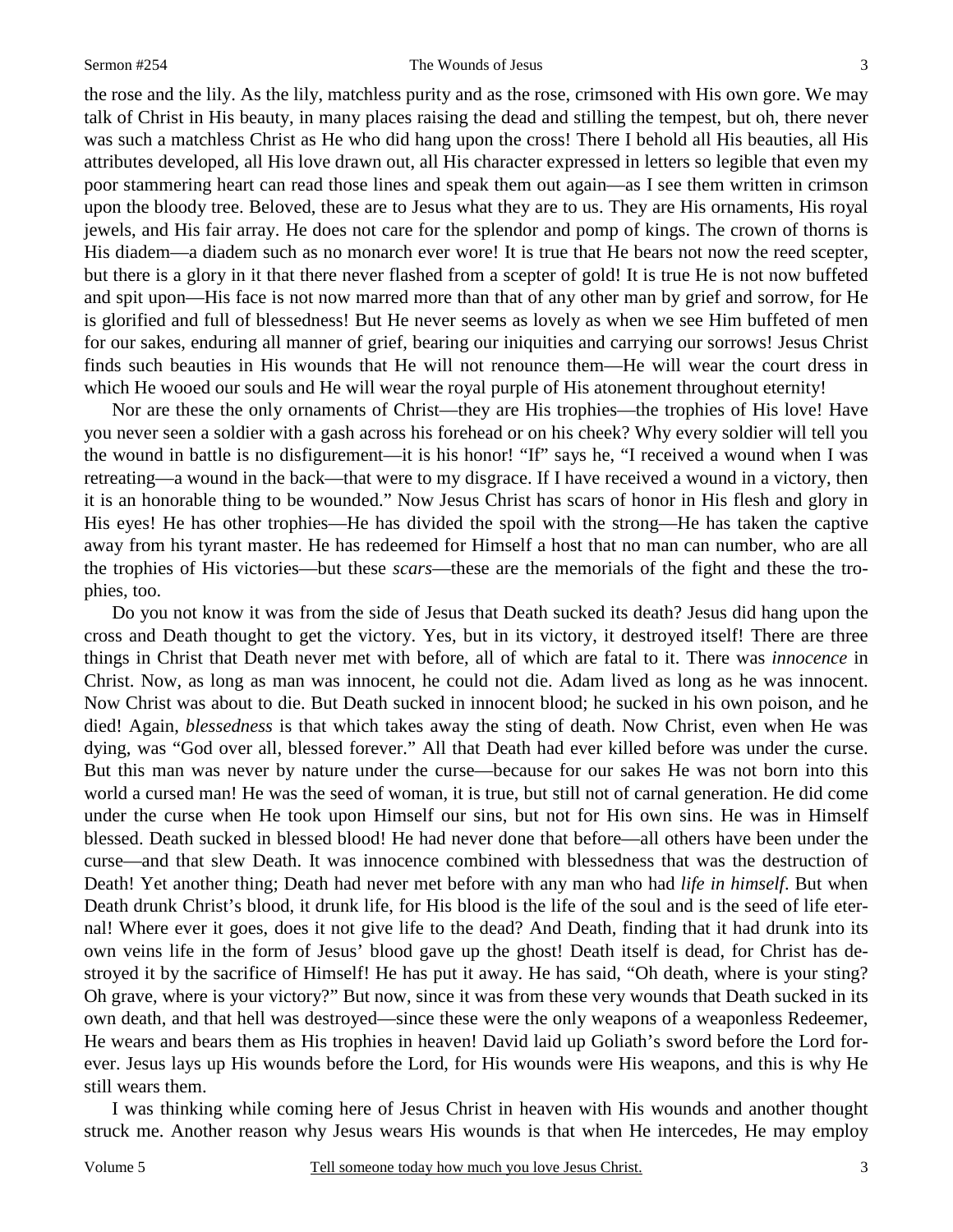them as powerful advocates. When He rises up to pray for His people, He needs not speak a word! He lifts His hands before His Father's face. He makes bare His side and points to His feet. These are the orators with which He pleads with God—these wounds! Oh, He must prevail! Do you not see that Christ without His wounds in heaven might be potent enough, but there would not be that glorious simplicity of intercession which you now see—He has nothing to do but to show His hands! The Father hears Him always. His blood cries and is heard; His wounds plead and prevail.

Let us think again. Jesus Christ appears in heaven as the wounded one—this again shows that He has not laid aside His priesthood. You know how Watts paraphrases the idea. He says—

#### *"Looks like a lamb that has been slain, And wears His priesthood still."*

If the wounds had been removed, we might have forgotten that there was a sacrifice. And, perhaps, next we might have forgotten that there was a priest. But the wounds are there—then there *is* a sacrifice and there is a priest, also, for He who is wounded is both Himself the sacrifice and the priest! The priesthood of Melchisedek is a glorious subject. He who reads that with the eyes of faith and is blessed with the Spirit, will find much cause for joy when he contrasts the priesthood of Christ with that of Aaron. The priesthood of Aaron began and it finished. But the priesthood of Melchisedek had no beginning and it had no end. He was, we are told, "Without beginning of days and without end of years"—without father, without mother, without descent. Such is the priesthood of Christ! It shall never end. He Himself is without beginning and His priesthood is without end! When the last ransomed soul is brought in; when there shall be no more prayers to offer, Christ shall still be a priest. Though He has no sacrifice now to slay, for He is the sacrifice Himself, "once and for all," yet still He is a priest and when all His people, as the result of that sacrifice, shall be assembled around His glorious throne, He shall still be the priest! "For You are a priest forever after the order of Melchisedek." I take it that this is a further reason why He still bears His wounds in heaven.

There is another and a terrible reason why Christ still wears His wounds. It is this. Christ is coming to judge the world. Christ has with Himself today the accusers of His enemies. Every time that Christ lifts His hands to heaven, the men that hate Him, or despise Him, are accused. The Jewish nation is brought in guilty every day! The cry is remembered, "His blood be on us and on our children." And the sin of casting Christ away and rejecting Him is brought before the mind of the Most High. And when Christ shall come a second time to judge the world in righteousness, seated on the Great White throne, those hands of His shall be the terror of the universe! "They shall look on Him whom they have pierced," and they shall mourn for their sins! They would not mourn with hopeful penitence in time they shall mourn with sorrowful remorse throughout eternity! When the multitude is gathered together; when in the valley of Jehoshaphat Christ shall judge the nations, what need He to summon accusers? His own wounds are His witnesses! Why need He summon any to convict men of sin? His side bears their handiwork! You murderers, did you not do this? You sons of an evil generation, did you not pierce the Savior? Did you not nail Him to the tree? Behold these holes in My hands and this stab in My side! These are swift witnesses against you to condemn you! There is a terrible side, then, to this question. A crucified Christ with His wounds still open will be a terrible sight for an assembled universe. "Well," says one of my congregation, "What is that to us? We have not crucified the Savior." No, but let me assure you that His blood shall be on you! If you die unbelievers, His blood shall be required at your hands! The death of Christ was worked by the hands of manhood, of all and the entire manhood! Others did it for you and though you gave no verbal consent, yet you do assent in your heart every day! As long as you hate Christ, you give an assent to His death. As long as you reject His sacrifice and despise His love, you give evidence in your hearts that you would have crucified the Lord of glory had you been there! No, and you do yourself, so far as you can, crucify Him afresh and put Him to an open shame! When you laugh at His people; when you despise His Word and mock at His ordinances; you are driving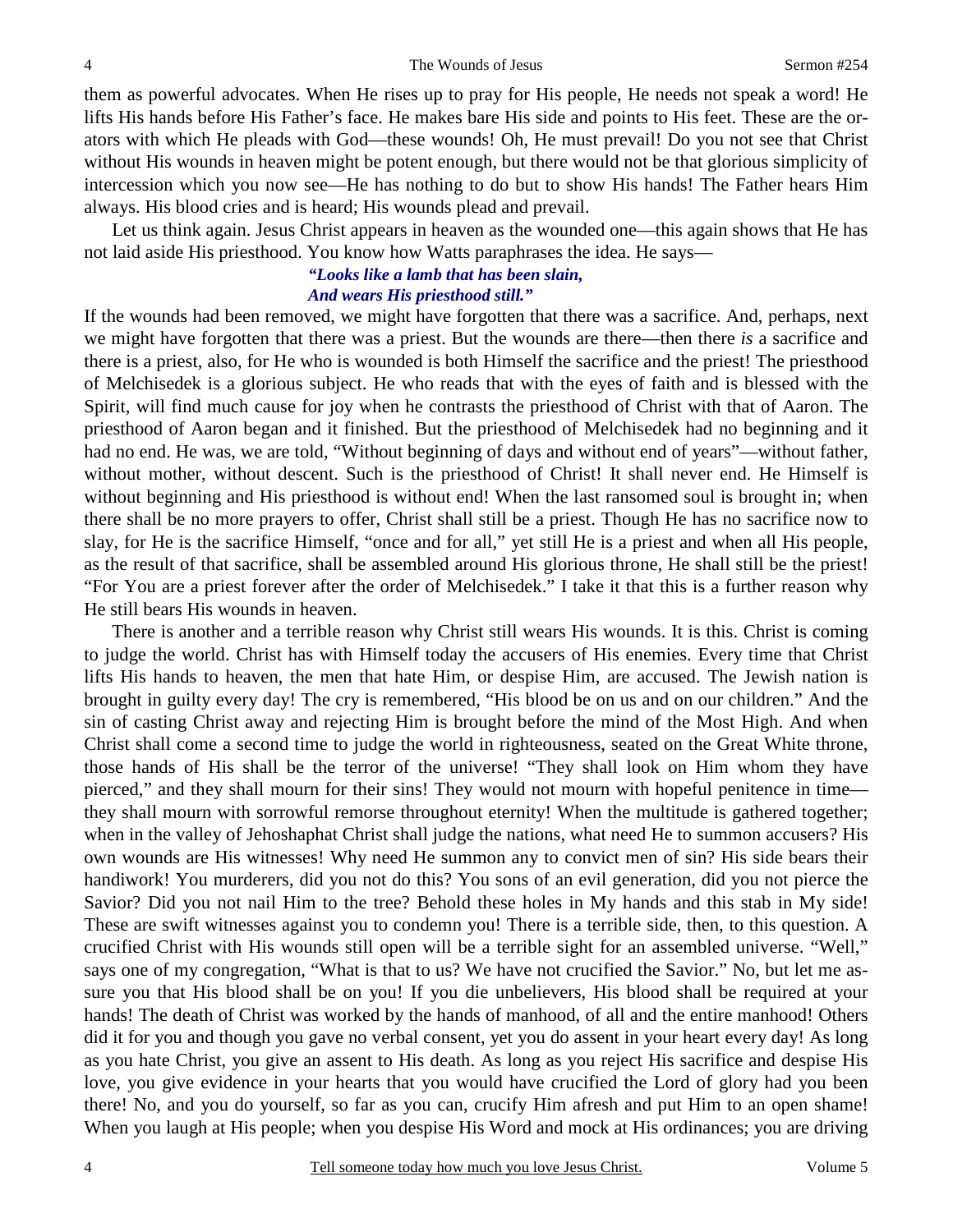nails into His hands and thrusting the spear into His side. Therefore, those open hands and that pierced side shall be witnesses against you, even against you, if you die rejecting Him and enter into eternity enemies to Christ by wicked works!

I think I have thus supplied several excellent reasons. But now, there is one more which I shall offer for your consideration before I come to the lesson which you shall learn. Christ wears those marks on His hands that, as believers, you may never forget that He has died. We shall need, perhaps, nothing to refresh our memories in heaven. But still, even if we should, we have it here. When we shall have been in heaven many a thousand years, we shall still have the death of Christ before us—we shall see Him reigning—but can you not conceive, that the presence of the wounded Christ will often stir up the holy hearts of the celestial beings to a fresh outpouring of their grateful songs? They begin the song thus, "Unto Him that lives." Jesus looks upon them and shows His hands and they add, "and was dead and is alive forever more and has the keys of hell and death." They would not forget that He died. But certainly that part of the song where it said, "And was dead," will have all the more sweetness because there He sits with the very marks of His passion—with the nail prints of His crucifixion. If we shall be in heaven at all constituted as we are on earth, we shall need some visible token to keep us continually in remembrance. *Here*, you know, the most spiritual saint needs the bread and wine—sweet emblems of the Savior's body. *There* we shall have nothing to do with emblems, for we shall have the sight of Him! And, I say, if we are in heaven anything like what we are here, I can imagine that the presence of Jesus may be highly beneficial; may be gloriously precious to the saints, in reviving their love continually and causing their hearts, which are like fountains of love, to bubble up afresh and send out again the living water of gratitude and thanksgiving!

At any rate, I know this thought is very delightful to me, that I shall see the man that did hang on Calvary's cross and that I shall see Him as He did hang there! I delight to see my Savior in all the glories of His Father, but I long to go back and see Him as He was, as well as He is. I think I should sometimes envy Peter and the rest of them, that they should have seen Him crucified. Yes, I would say, I see Him Glorified, but you saw the most marvelous sight. To see a God is an everyday sight with glorified beings, but to see a God covered with His own blood—this is an extraordinary thing! To see Christ glorified, that we may see each day, but to have seen Him on that special occasion, made obedient unto death, even to the death of the cross, that was an extraordinary sight which even angels themselves could see but once! You and I cannot see that. But those wounds are still manifest there and visible and we shall be delighted with the rapturous sight of the Lord in glory, with His wounds still fresh upon Him! May the Lord grant that we may all be there to see it! May we refresh ourselves with that glorious sight! I can say that I would part with all the joys of sense to view His face. Everything that is good on earth I would give away without a wish, without one single lingering thought, if I might but behold His face and lie in His bosom and see the dear pierced hands and the wide-open side. We must wait His pleasure. A few more rolling suns shall do it! The moon shall rise and wane for us a few more times and then—

## *"We shall see His face and never, never sin!*

### *But from the rivers of His grace, drink endless pleasures in."*

**III.** This brings me now to the third point. WHAT DOES CHRIST MEAN BY SHOWING US HIS HANDS AND FEET? He means this—that suffering is absolutely necessary. Christ is the head and His people are the members. If suffering could have been avoided, surely our glorious head ought to have escaped. But, inasmuch as He shows us His wounds, it is to tell us that we shall have wounds, too! Innocence ought to escape suffering. Did not Pilate mean as much when he said, "I find no fault in Him, therefore let Him go"? But innocence did not escape suffering. Even the captain of our salvation must be made perfect through suffering! Therefore, we who are guilty; we who are far from being perfect must not wonder that we have to be wounded, too. Shall our head be crowned with thorns and do you imagine that the other members of the body are to be rocked upon the dainty lap of ease? Must Jesus Christ swim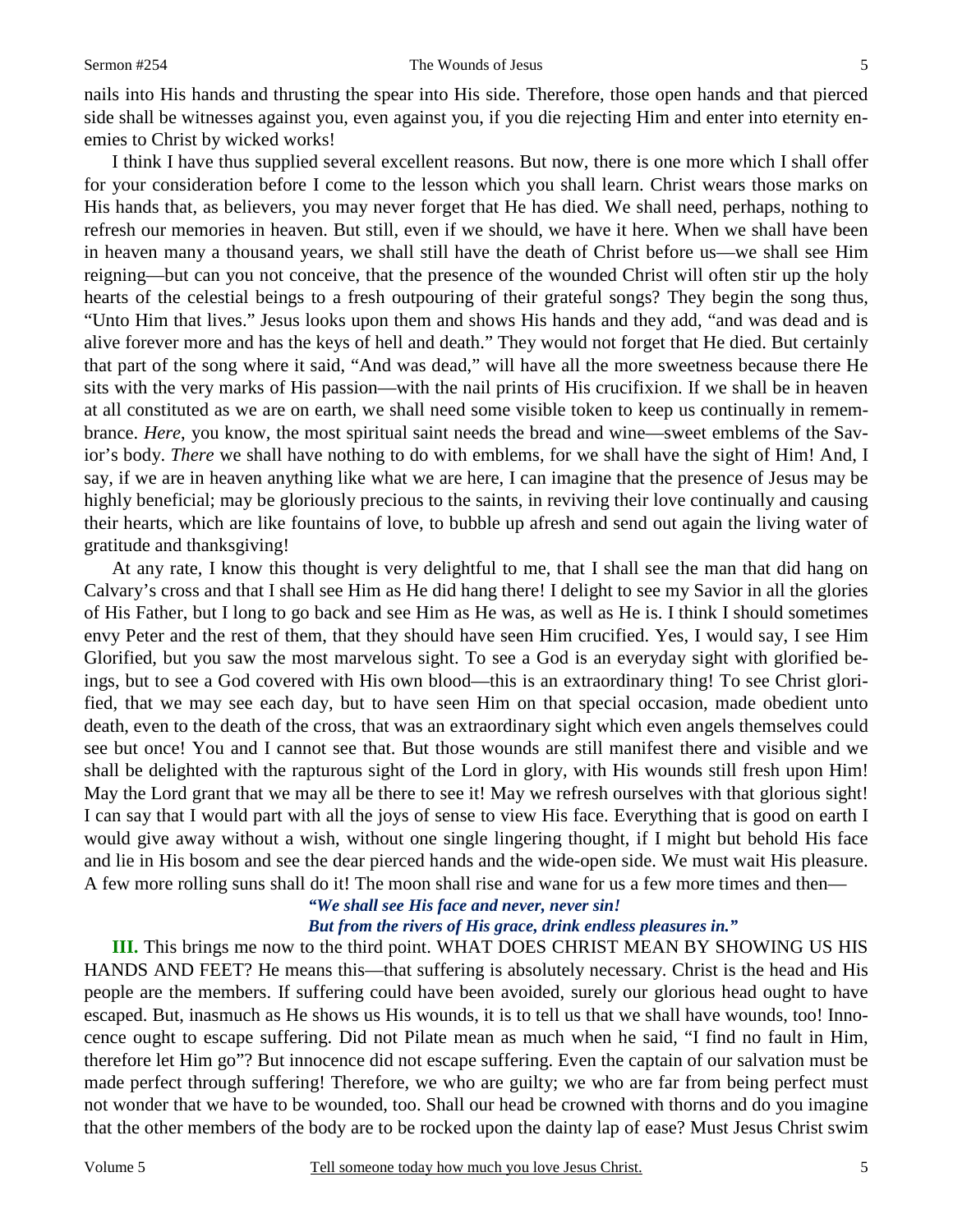through seas of His own blood to win the crown and are you and I to walk to heaven dry shod in silver slippers? No, the wounds of Christ are to teach us that suffering is necessary. In fact, that doctrine was taught upon Mount Calvary. There are only three sorts of men that have ever lived—a good man, a bad man and the God-man. Now, on Calvary's cross, I see three characters—I see the thief, the representative of the bad; I see the penitent thief, the representative of the righteous—and I see the God-man between them. All three must suffer. Do not imagine for a moment that wicked men get through this world without suffering. Oh, no! The path to hell is very rough, though it seems smooth. When men will damn themselves, they will not find it a very pleasurable task. The cutting the throat of one's soul is not such a pleasant operation. The drinking the poison of damnation is not, after all, an enviable task. The path of the sinner may *seem* to be happy, but it is not. It is a gilded deceit. He knows there is bitterness in his heart, even here on earth. Even the wicked must suffer! But, mark, if any out of the world would have escaped, it would be the God-man. But the God-man did not escape. He shows us His wounds. And do you think that you shall remain unwounded? Not if you are His, at any rate. Men sometimes escape on earth. But the true-born child of God must not and would not, if he might, for if he did, he would then give himself cause to say, "I am no part of the body. If I were a part of the body; my head suffered and so must I suffer, for I am part of His living body." That is the first lesson He teaches us—the necessity of suffering.

But next, He teaches us His sympathy with us in our suffering. "There," He says, "look at this hand! I am not a High Priest that cannot be touched with the feeling of your infirmities. I have suffered, too. I was tempted in all ways like as you are. Look here!—there are the marks—there are the marks! They are not only tokens of My love; they are not only sweet forget-me-nots that bind Me to love you forever besides that, they are the evidence of My sympathy! I can feel for you. Look what I have suffered. Have you a heartache? Ah, look here, what a heartache I had when this heart was pierced! Do you suffer, even unto blood, wrestling against sin? So did I. I have sympathy with you!" It was this that sustained the early martyrs. One of them declared that while he was suffering, he fixed his eyes on Christ. And when they were pinching his flesh—dragging it off with the hot harrows; when they were putting him to agonies so extraordinary, that I could not dare to mention them here, lest some of you should faint even under the very narrative—he said, "My soul is not insensible, but it loves." What a glorious speech was that! It loves—it loves Christ! It was not insensible, but love gave it power to overcome suffering—a power as potent as insensibility! "For," he said, "my eyes are fixed on Him who suffered for me, and by His grace, I can suffer for Him, for my soul is in His body. I have sent my heart up to Him. He is my brother and there is my heart. Plow my flesh and break my bones—smash them with your irons—I can bear it all for Jesus suffered and He now suffers in me—He sympathizes with me and this makes me strong." Yes, beloved, lay hold on this in all times of your agony. When you are sweating, think of His bloody sweat. When you are bruised, think of the whips that tore His flesh. And when you are dying, think of His death. And when God hides His face for a little from you, think of, "My God, My God, why have You forsaken Me!" This is why He wears His wounds on His hands—that He may show that He sympathizes with you.

Another thing—Christ wears these wounds to show that suffering is an honorable thing. To suffer for Christ is glory! Men will say, "It is glorious to make *others* suffer." When Alexander rides over the necks of princes, and treads nations beneath his feet, that is glorious. The Christian religion teaches us it is glorious to be trod on, glorious to be crushed, glorious to suffer. This is hard to learn! There we see it in our glorified Master. He makes His wounds His glory and His sufferings are part of the drapery of His regal attire in Paradise. Now, then, it is an honorable thing to suffer. Oh, Christian, when you are overtaken by strange troubles, be not afraid! God is near you! It was Christ's honor to suffer and it is yours, too. The only degree that God gives to His people is the degree of, "Masters in tribulation." If you would be one of God's nobles, you must be knighted! Men are knighted with a blow of the sword. The Lord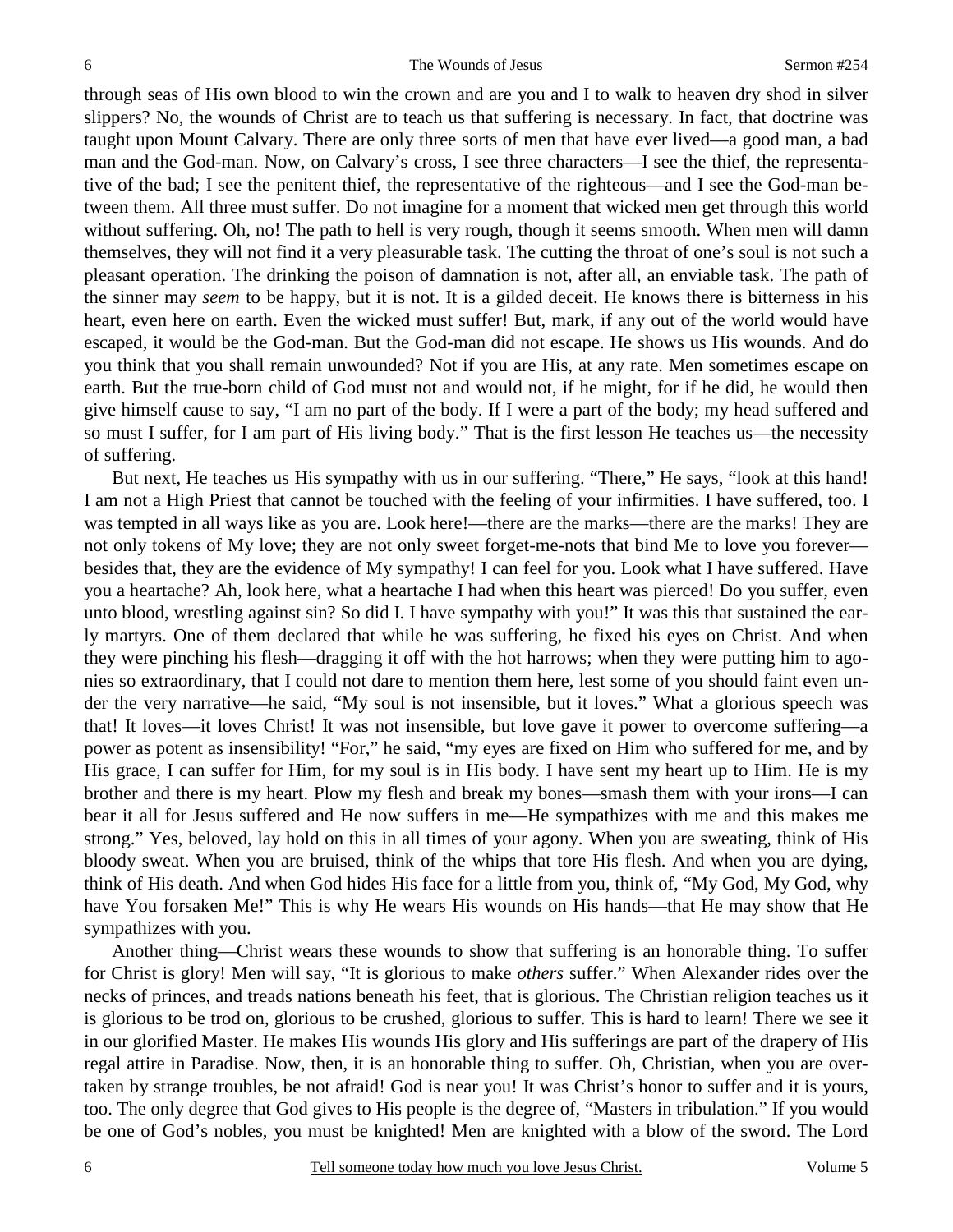#### Sermon #254 The Wounds of Jesus

knights us with the sword of affliction. And when we fight hard in many a battle, He makes us barons of the kingdom of heaven—He makes us dukes and lords in the kingdom of sorrowful honor—not through honor of man, but through *dishonor* of man—not through joy, but through suffering and grief and agony and death! The highest honor that God can confer upon His children is the blood-red crown of martyrdom. When I read, as I have been reading lately, the story of the catacombs of Rome and those short, but very pithy inscriptions that are written over the graves of the martyrs, I felt sometimes as if I could envy them. I do not envy them their racks, their hot irons, their being dragged at the heels of horses. But I do envy them when I see them arrayed in the blood-red robe of martyrdom. Who are they who stand nearest to the eternal throne, foremost of the saints in light? Why, the noble army of martyrs! And just as God shall give us grace to suffer *for* Christ, to suffer *with* Christ and to suffer *as* Christ, just so much does He honor us! The jewels of a Christian are his afflictions. The regalia of the kings who God has made, are their troubles, their sorrows and their griefs. Let us not, therefore, shun being honored! Let us not turn aside from being exalted! Griefs exalt us and troubles lift us!

Lastly, there is one sweet thought connected with the wounds of Christ that has charmed my soul and made my heart run over with delight. It is this—I have sometimes thought that if I am a part of Christ's body, I am a poor wounded part. If I do belong to that all-glorious whole, the church, which is His fullness, the fullness of Him who fills all-in-all, yet have I said within me, "I am a poor maimed part; wounded, full of putrefying sores." But Christ did not leave even His wounds behind Him—even those He took to heaven. "Not a bone of Him shall be broken," and the flesh, when wounded, shall not be discarded—shall not be left. He shall carry that with Him to heaven and He shall glorify even the wounded member! Is not this sweet; is not this precious to the troubled child of God? This, indeed, is a thought from which one may suck honey—poor, weak and wounded though I am—He will not discard me! His wounds are healed wounds—mark—they are not running sores! And so, though we are the wounded parts of Christ, we shall be healed! Though we shall seem to ourselves in looking back upon what we were upon earth only as wounds, only parts of a wounded body, still we shall rejoice that He has healed those wounds and that He has not cast us away! Precious, precious truth of God! The whole body He will present before His Father's face and wounded though He is, He shall not cast His own wounds away! Let us take comfort, then, in this. Let us rejoice therein. We shall be presented at last, without spot or wrinkle, or any such thing. Mark, Christ's wounds are no spots to Him, no wrinkles they are ornaments! And even those parts of His church on earth who despair of themselves; thinking themselves to be as wounds; shall be no spots, no wrinkles in the complete church above, but even they shall be the ornaments and the glory of Christ! Let us now look up by faith and see Jesus, the wounded Jesus, sitting on His throne. Will not this help us to gird up our loins to "run with patience the race that is set before us, looking unto Jesus the author and finisher of our faith; who for the joy that was set before Him endured the cross, despising the shame and is set down at the right hand of the throne of God"?

I cannot send you away without this last remark. Poor sinner, you are troubled on account of sin. There is a sweet thought for you. Men are afraid to go to Christ, or else they say, "My Sins are so many I cannot go to Him. He will be angry with me." Do you see His hands outstretched to you tonight? He is in heaven and He still says, "Come unto Me all you who labor and are heavy laden and I will give you rest." Are you afraid to come? Then, look at His hands—look at His hands—will not that induce you? "Oh," but you say, "I cannot think that Christ can have it in His heart to remember such a worm as I." Look at His side, there is easy access to His heart! His side is open and even your poor prayers may be thrust into that side and they shall reach His heart, holy though it is! Only look to His wounds and you shall certainly find peace through the blood of Jesus! There were two monks of late years in different cells in their convent. They were reading the Bible. One of them found Christ while reading the Scriptures, and he believed with a true evangelical faith. The other one was timid and could scarcely think it true. The scheme of salvation seemed so great to him, he could scarcely lay hold upon it. But, at last, he